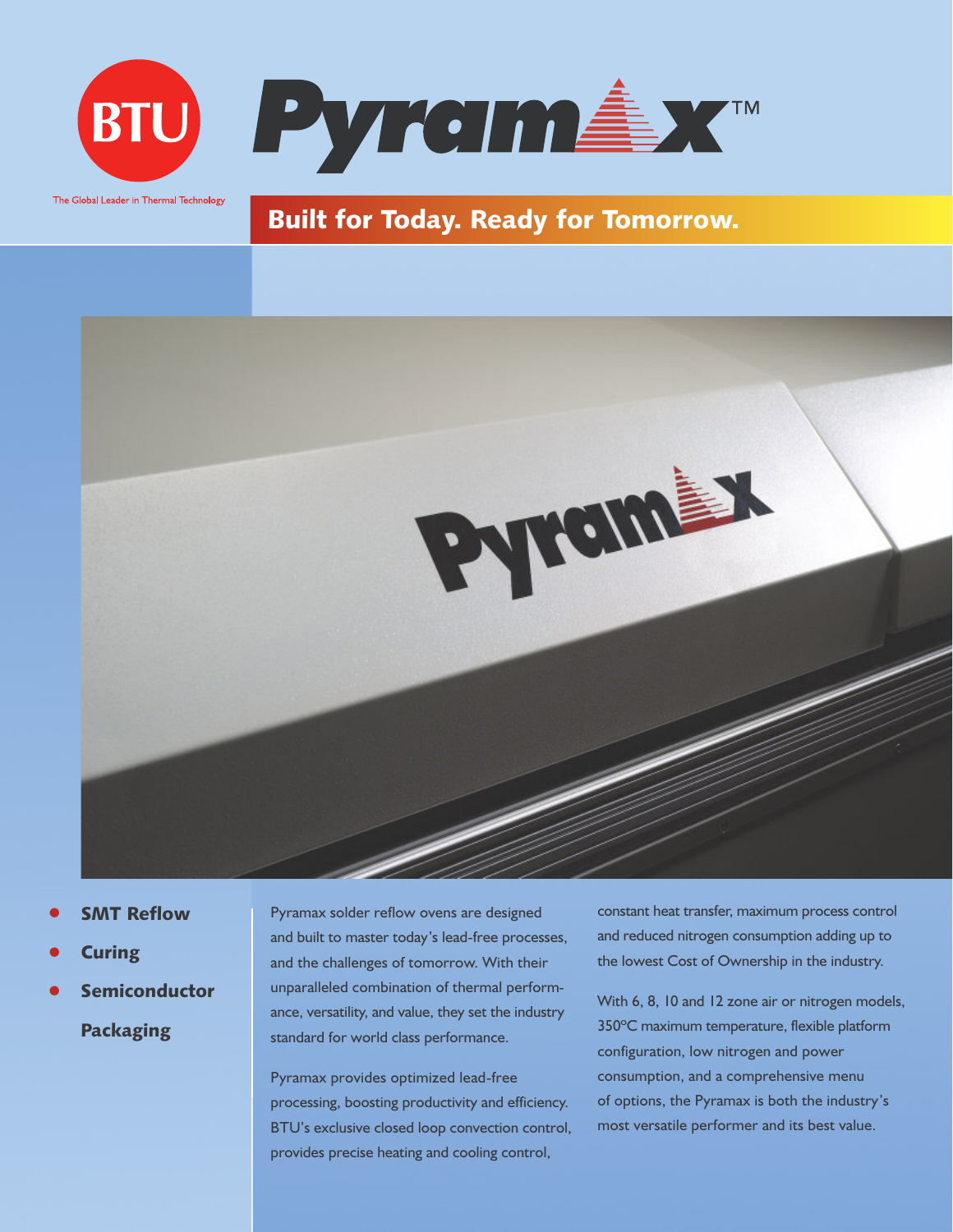

## **Closed Loop Convection**

#### *BTU's exclusive Closed Loop Convection Control provides maximum flexibility in process control.*

- Side-to-side recirculation enhances temperature uniformity
- Guaranteed process repeatability, system to system, site to site
- Unmatched convection efficiency reduces zone temperature setpoints.



#### **Flux Management System**

*BTU's patented Flux Management System traps flux residue from the process chamber, preventing it from settling within the oven, leading to increased uptime and lower cost-of-ownership.*

- Easy access to filtration and trap arrangement
- Multiple extraction locations maximize overall efficiency
- "On the fly" maintenance eliminates downtime

#### **Innovative Cooling System**

*BTU's unique clamshell air or water-cooling design moves the cooling media away from the process chamber, where it can be easily accessed for maintenance.*

- Water cooling features a sliding heat exchanger assembly allowing easy access for maintenance
- Closed loop cooling control provides variable cooling rates and increased process control

#### **Lead Free Process-Guaranteed**

*BTU's repeatable process control eases the transition to lead-free.*

- Stainless steel construction
- 350°C Maximum temperature
- Closed loop convection control
- Superior cooling performance



## **LEAD FREE PROF ILE**

# **Standard Features**

- Lead Free Process-Guaranteed
- 350ºC Maximum **Temperature**
- Forced Impingement Convection
- Programmable Heating and Cooling Rates
- Side to Side Gas Recirculation
- Low Nitrogen and Power Consumption
- Flexible Platform Configuration
- Automatic Width Adjust
- Dynamic Gas Idle
- Smart Product Tracking (SMEMA)
- WINCON Control Software
- Electronic Over-Temperature Safety System

#### **Options**

- 24 in Processing Capability
- 400ºC Maximum **Temperature**
- Belt and Rail Conveyors
- Fine Mesh Conveyor Belts
- Multiple Track Solution
- Flux Management
- Closed Loop Convection Control
- Integrated Water Supply
- Low Nitrogen Consumption Package
- High Power Heaters
- Center Supports
- Automatic Gas Sampling
- UL 508A and CE Compliant
- Automated Wafer Handling
- Barcode Reader



Barcode Reader

#### **Customer Support**

*BTU's quality products are backed by its Industry leading comprehensive warranty.*

- Lifetime on heaters and blowers
- 3 years system
- 1 year labor



Parts Identification Software

To enhance uptime the Pyramax is supported by BTU's 24-hour, 7-Day Worldwide customer support, electronic user documentation, and Parts Identification Software which allows customers to identify parts without the use of a cumbersome paper manual.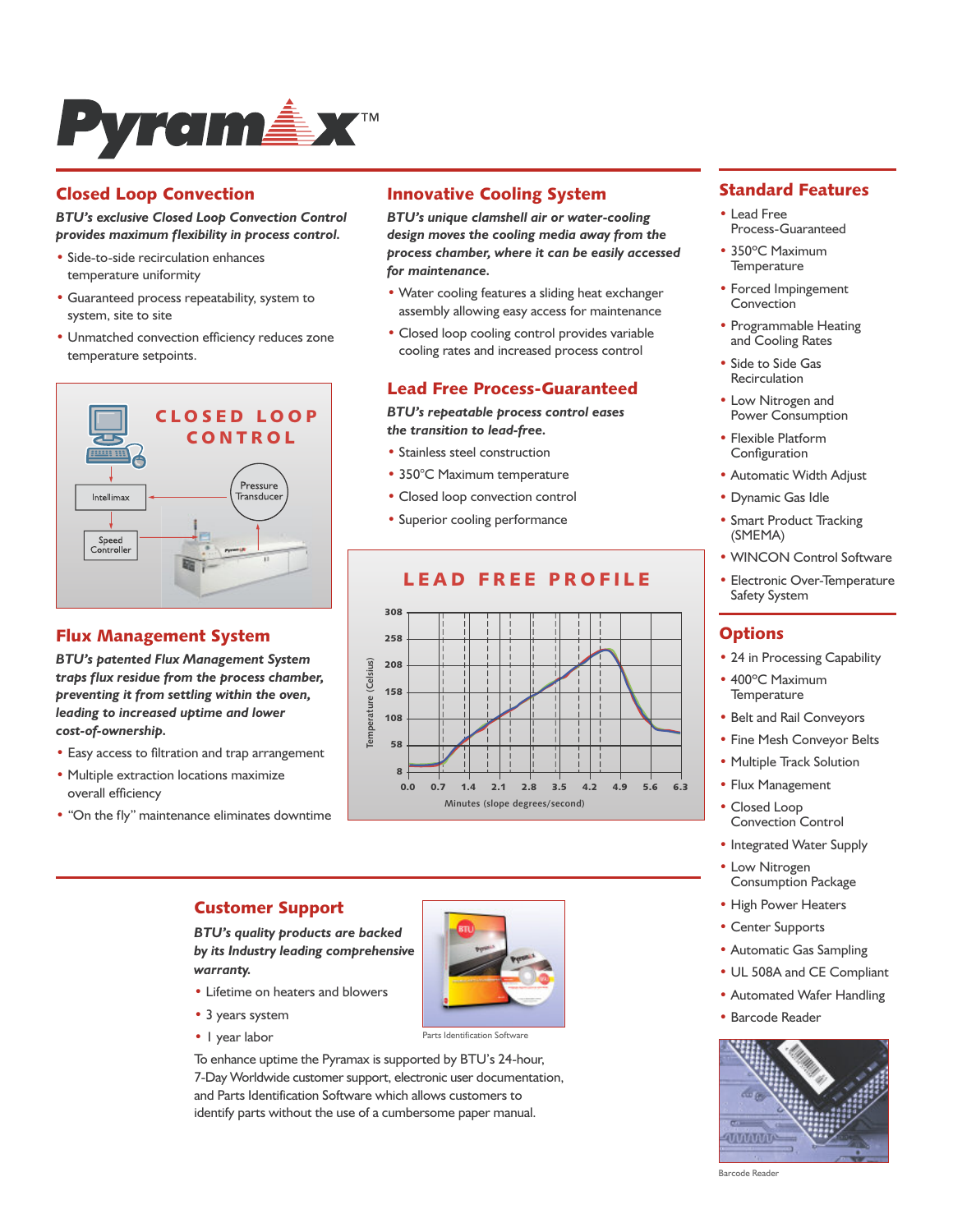

# **Pyramax Specifications\***

| <b>Model</b>               | Pyramax 75A                | Pyramax 100A               | <b>Pyramax 100N</b>         |
|----------------------------|----------------------------|----------------------------|-----------------------------|
| Atmosphere                 | Air                        | Air                        | Air or Nitrogen             |
| Conveyor Speed             | 10-60 in/min 25-152 cm/min | 10-60 in/min 25-152 cm/min | 10-60 in/min 25-152 cm/min  |
| Conveyor Width             | 2-18 in 51-457 mm          | 2-18 in 51-457 mm          | 2-18 in 51-457 mm           |
| Heated Length              | 75 in 1905 mm              | 100 in 2540 mm             | 100 in 2540 mm              |
| Heated Zones (Top/Bottom)  | 6top/3 bottom              | 8 top / 8 bottom           | 8 top / 8 bottom            |
| Cooling Length             | 24 inches 610 mm           | 24 in 610 mm               | 28 in 711 mm                |
| Cooling Zones (Top/Bottom) | I top (bottom optional)    | I top (bottom optional)    | I top / I bottom,           |
|                            |                            |                            | 2 top / 2 bottom (optional) |
| Overall System Length      | 127in 3226mm               | 183 in 4648 mm             | 183 in 4648 mm              |
| Overall System Height      | 60 in 1524 mm              | 60 in 1524 mm              | 60 in 1524 mm               |
| Overall System Width       | 60 in 1524 mm              | 60 in 1524 mm              | 60 in 1524 mm               |
| Voltage Range              | 208-480 VAC                | 208-480 VAC                | 208-480 VAC                 |

| Model                      | Pyramax 125A               | <b>Pyramax 125N</b>         | Pyramax 150A z12           | Pyramax 150N z12           |
|----------------------------|----------------------------|-----------------------------|----------------------------|----------------------------|
| Atmosphere                 | Air                        | Air or Nitrogen             | Air                        | Air or Nitrogen            |
| Conveyor Speed             | 10-60 in/min 25-152 cm/min | 10-60 in/min 25-152 cm/min  | 10-60 in/min 25-152 cm/min | 10-60 in/min 25-152 cm/min |
| Conveyor Width             | 2-18 in 51-457 mm          | 2-18 in 51-457 mm           | 2-18 in 51-457 mm          | 2-18 in 51-457 mm          |
| Heated Length              | 125 in 3175 mm             | 125 in 3175 mm              | 150 in 3810 mm             | 150 in 3810 mm             |
| Heated Zones (Top/Bottom)  | 10 top / 10 bottom         | 10 top / 10 bottom          | 12 top / 12 bottom         | 12 top / 12 bottom         |
| Cooling Length             | 48 in 1219 mm              | 46 in 1168 mm               | 48 in 1219 mm              | 46 in 1168 mm              |
| Cooling Zones (Top/Bottom) | 2 top (bottom optional)    | 2 top / 2 bottom (optional) | 2 top (bottom optional)    | 2 top / 2 bottom           |
| Overall System Length      | 230 in 5844 mm             | 230 in 5844 mm              | 255 in 6474 mm             | 255 in 6474 mm             |
| Overall System Height      | 60 in 1524 mm              | 60 in 1524 mm               | 60 in 1524 mm              | 60 in 1524 mm              |
| Overall System Width       | 60 in 1524 mm              | 60 in 1524 mm               | 60 in 1524 mm              | 60 in 1524 mm              |
| Voltage Range              | 208-480 VAC                | 208-480 VAC                 | 208-480 VAC                | 208-480 VAC                |

\* All specifications are subject to change without notice